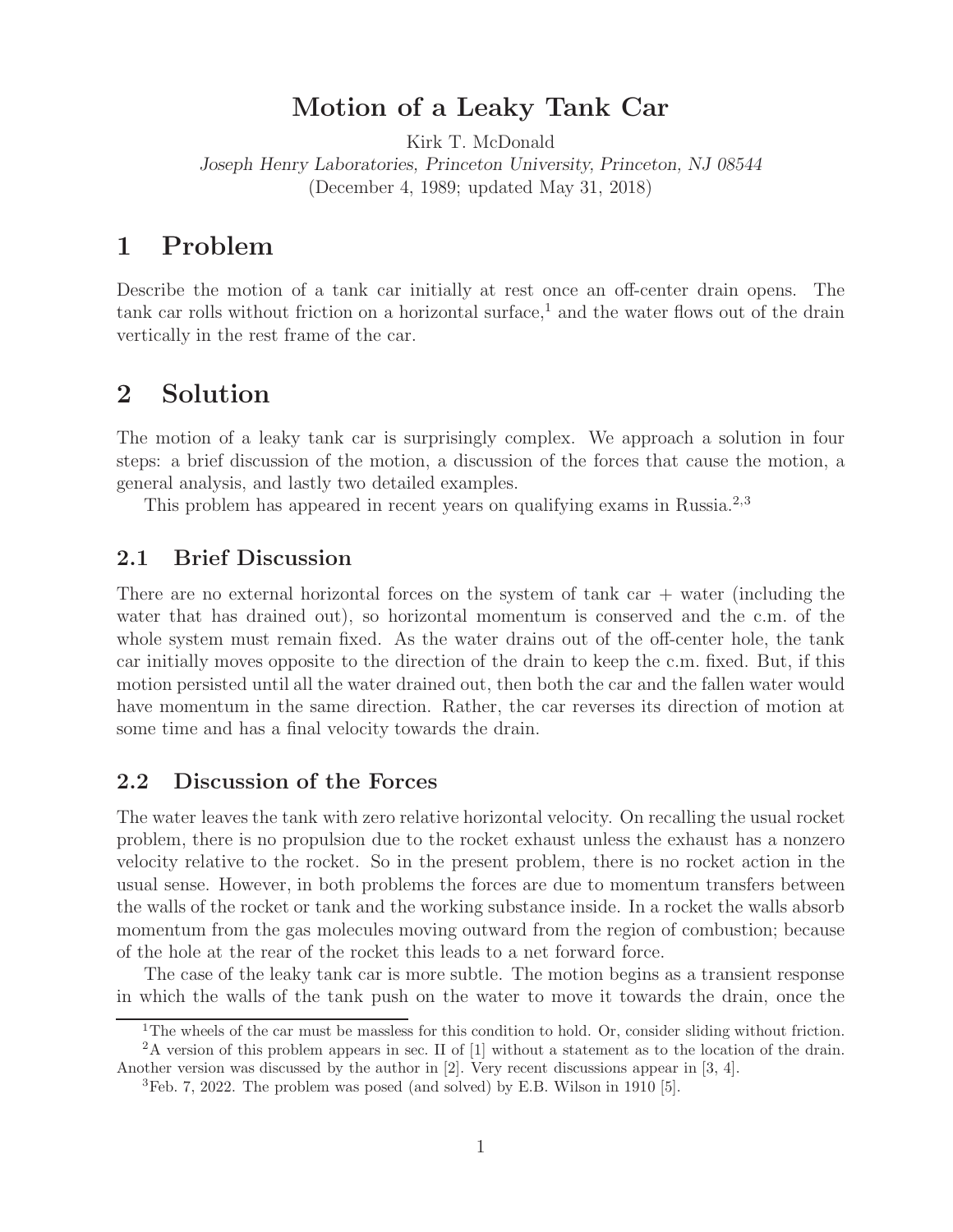latter is opened. The reaction on the walls of the tank gives it an initial velocity opposite to the direction from the c.m. to the drain.

If the flow rate were constant in time, the tank would roll with constant velocity (see additional discussion in sec. 2.4. But, if the flow rate decreases as a function of time the tank walls (or floor) must slow down the flow towards the drain, which in turn reduces the velocity of the tank. Since the tank  $+$  water now has less mass than before, the momentum reabsorbed from the flowing water can actually reverse the initial velocity!

Indeed, the final velocity of the tank car must be opposite to its initial velocity. If not, then the empty tank car + water that has fallen out would all have nonzero momentum in the same direction, in contradiction to the state before the drain was opened.

### **2.3 Newtonian Analysis, I**

We first present a solution based on a very idealized model that avoids detailed description of the internal motion of the water in the tank, even though this is where the "real physics" resides. In Appendix A we give a Newtonian analysis of a somewhat more realistic model that includes horizontal motion of water in the tank associated with the drain, and in Appendix B we give a Lagrangian analysis of this model (whereas the model discussed in this section does not permit a Lagrangian analysis due to its excessive simplicity).



We take  $x(t)$  to be the horizontal coordinate of the center of the tank car whose mass (with no water) is m, and suppose that the tank car starts from rest  $x = 0$  at time  $t = 0$ . In our first model, the drain is simply a hole of area a at distance D from the center of the bottom of the tank, and we assume that somehow the water exits the drain with zero horizontal velocity relative to that of the tank car.

The water in the tank has a horizontal surface at height  $h$  above the bottom of the tank. The tank has horizontal area  $A \gg a$ .

We approximate the water as incompressible and inviscid. Then, the equation of continuity for the water (in the rest frame of the tank car) implies that the vertical velocity  $V$  of water exiting the drain is related by,

$$
\mathbf{V} = -\frac{A}{a}\frac{dh}{dt}\hat{\mathbf{y}} = -\frac{A}{a}\dot{h}\hat{\mathbf{y}}.
$$
\n(1)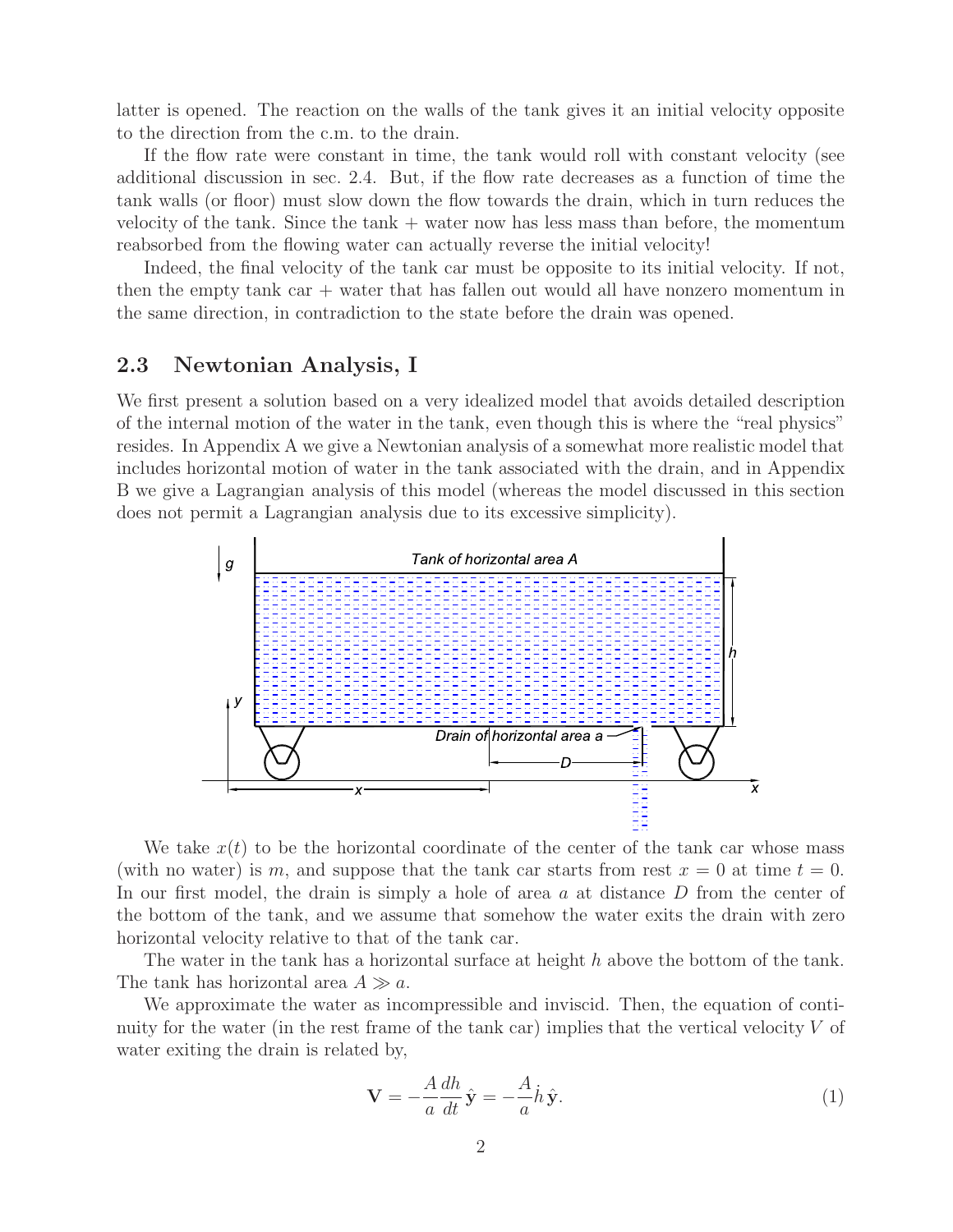#### **2.3.1 Momentum Analysis**

The center of mass of the entire system must remain at the origin,

$$
0 = [m + M(t)]x(t) + \int dM(t') X(t, t'), \qquad (2)
$$

where m is the mass of the tank (without water),  $M(t)$  is the mass of the water remaining in the tank,  $dM(t')$  is the amount of water that drained out in the interval  $dt'$  centered on an earlier time  $t'$ , and  $X(t, t')$  is the horizontal coordinate at time t of the water that drained out at time  $t'$ . In writing this we have assumed that the surface of the water in the tank is always horizontal, so that the center of mass of that water is in the center of the tank.

In the interval dt' at an earlier time t', mass  $-\dot{M}(t') dt'$  of water drains out with horizontal velocity  $\dot{x}(t')$  in the lab frame. At time t' the drain was at  $x(t') + D$ , so at time t the element dM is at  $X(t, t') = x(t') + D + (t - t') \dot{x}(t')$ . Thus the c.m. of the whole system obeys,

$$
0 = [m + M(t)] x(t) + \int_0^t dt' [-\dot{M}(t')] [x(t') + D + (t - t') \dot{x}(t')]
$$
  
= 
$$
[m + M(t)] x(t) - t \int_0^t dt' \dot{M}(t') \dot{x}(t') - \int_0^t dt' \dot{M}(t') [x(t') + D - t' \dot{x}(t')].
$$
 (3)

While an integral equation is not the usual starting point in a mechanics problem, it has the advantage here of integrating over the unknown transient forces that occur when the drain is first opened.

We take time derivatives of eq. (3) to find the equation of motion. The first derivative yields,

$$
0 = (m + M)\dot{x} - \int_0^t dt' \dot{M}(t') \dot{x}(t') - \dot{M}D.
$$
 (4)

We recognize eq. (4) as stating that the total momentum of the system is always zero: the first term is the momentum in the tank  $+$  water supposing there is no relative motion of the tank and water, the second term is the momentum of the water that has left the tank, and (hence) the third term is the momentum of the water in the tank as measured in the rest frame of the tank.

We can use eq. (4) to examine the "initial" condition on  $\dot{x}$  at an arbitrarily small but positive time at the drain is first opened,

$$
\dot{x}(0^+) = \frac{\dot{M}(0^+)D}{m + M(0^+)} < 0. \tag{5}
$$

Whatever the form of flow rate  $\dot{M}(t)$  that could be arranged,  $\dot{M}(0)$  is negative so long as the water is draining out, and  $\dot{x}(0^+)$  is in the opposite direction from the c.m. of the tank car to the drain (*i.e.*, in the  $-x$  direction).

Since eq. (5) is the limit of (4) as  $t \to 0$  from positive values, it contains the result of the transient at  $t = 0$ . So, while the velocity of the tank was zero before the drain is opened, it has a finite value just after the drain is opened and the flow of water inside the tank has been established. In reaction to the forces from the tank on the water, there is an impulse from the water on the tank that creates the initial velocity (5).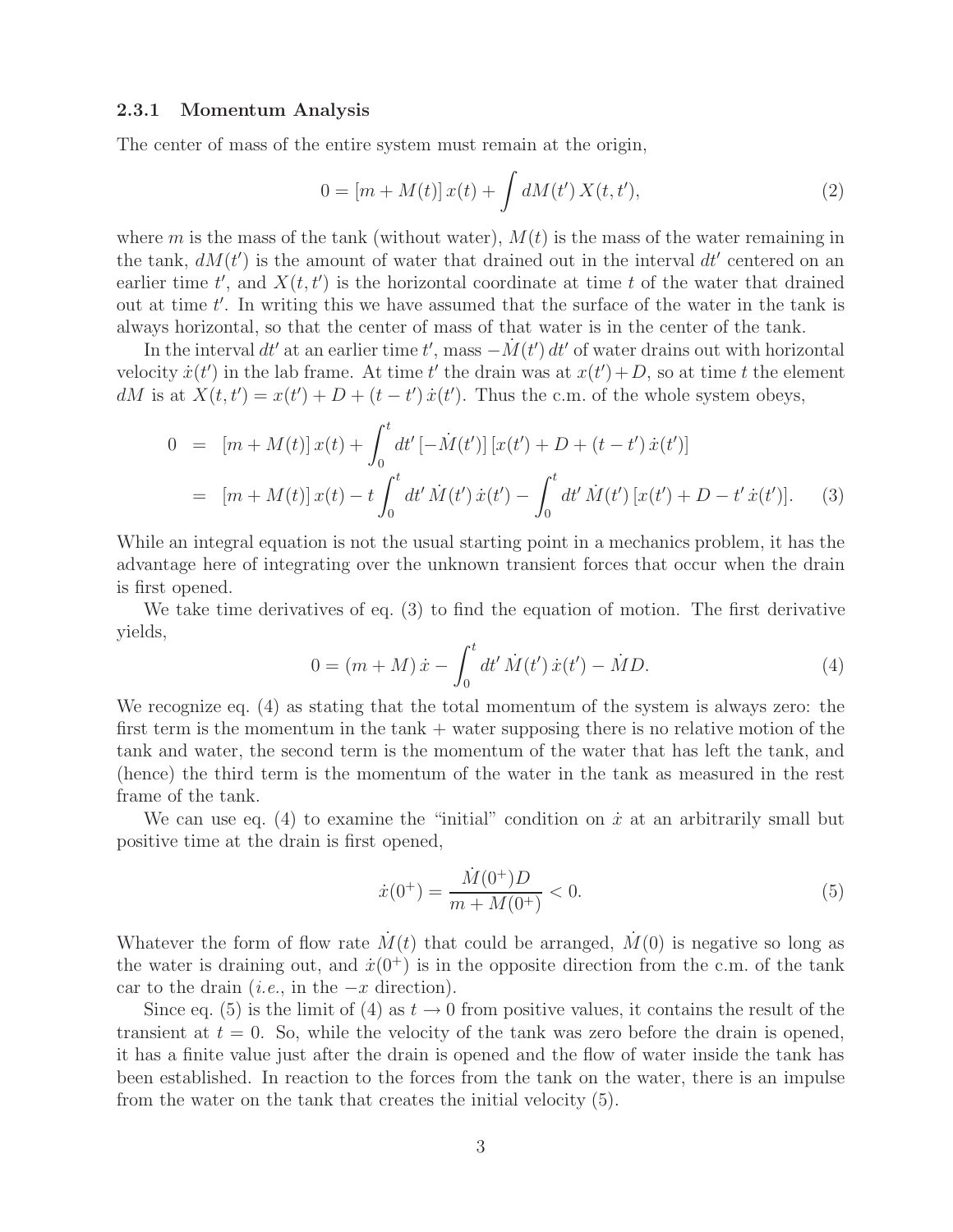On taking the derivative of eq. (4), we find,

$$
0 = (m + M)\ddot{x} - \ddot{M}D \qquad \left(F = (M + m)\ddot{x} = \ddot{M}D\right). \tag{6}
$$

This can be interpreted as indicating that the force on the tank + water therein is just the reaction force  $MD$  of the acceleration of the water relative to the tank. Because the water leaves the tank with zero relative velocity, the momentum  $(m + M)\dot{x}$  is reduced without any reaction force; hence the simplification of (6) compared to (4).

While M is always less than zero, M is positive for any realistic flow out of a constantsized drain hole, and there will be a force in the  $+x$  direction. This force arises as the walls of the tank arrest the motion of the water towards the drain, so the water can leave the tank with zero relative velocity. To guarantee the latter condition, the drain might have to be placed in a sump whose vertical walls can assist in absorbing the horizontal momentum of the water flow (as considered in the Appendices).

The interpretations of eqs. (4) and (6) given above have taken the tank  $+$  water therein as the subsystem of interest. The reader might prefer to give emphasis to the tank alone. Then, eq. (4) should be rewritten as,

$$
m\dot{x} = -\left[ (M\dot{x} - \dot{M}D) - \int_0^t dt' \dot{M}(t') \dot{x}(t') \right],\tag{7}
$$

where the term in square bracket is the momentum of the water inside the tank relative to the lab frame. Taking the time derivative,

$$
m\ddot{x} = -M\ddot{x} - \dot{M}\dot{x} + \ddot{M}D + \dot{M}\dot{x}.
$$
\n(8)

There are four forces on the tank:  $-M\ddot{x}$  is the horizontal inertial force of the water in the tank back on the walls of the tank that are accelerating the water;  $-M\dot{x}$  is a correction to the inertial force of the water because the amount of water inside the tank is changing;  $MD$ is the force from the water onto the tank near the drain hole where the horizontal velocity of the water is slowed down until it leaves with zero relative velocity;  $M\dot{x}$  is the reaction force of the water that leaves the tank back on the tank. As previously noted, because the water leaves the tank with zero relative horizontal velocity, the reaction force of the water leaving the tank exactly cancels the correction to the inertial force of the water left in the tank.

On writing eq. (6) as,

$$
\ddot{x} = \frac{\ddot{M}D}{m+M},\tag{9}
$$

we can integrate this to find,

$$
\dot{x} = \dot{x}(0) + D \int_0^t dt' \frac{\ddot{M}(t')}{m + M(t')} = D \left[ \frac{\dot{M}(t)}{m + M(t)} + \int_0^t dt' \left( \frac{\dot{M}(t')}{m + M(t')} \right)^2 \right],
$$
(10)

where we have integrated by parts to obtain the second form. When all the water runs out,  $M \rightarrow 0$ , but the integral is positive definite, so the final velocity must be positive. For any finite mass  $m$  of the car, it will return to the origin after some time, and continue moving in the  $+x$  direction.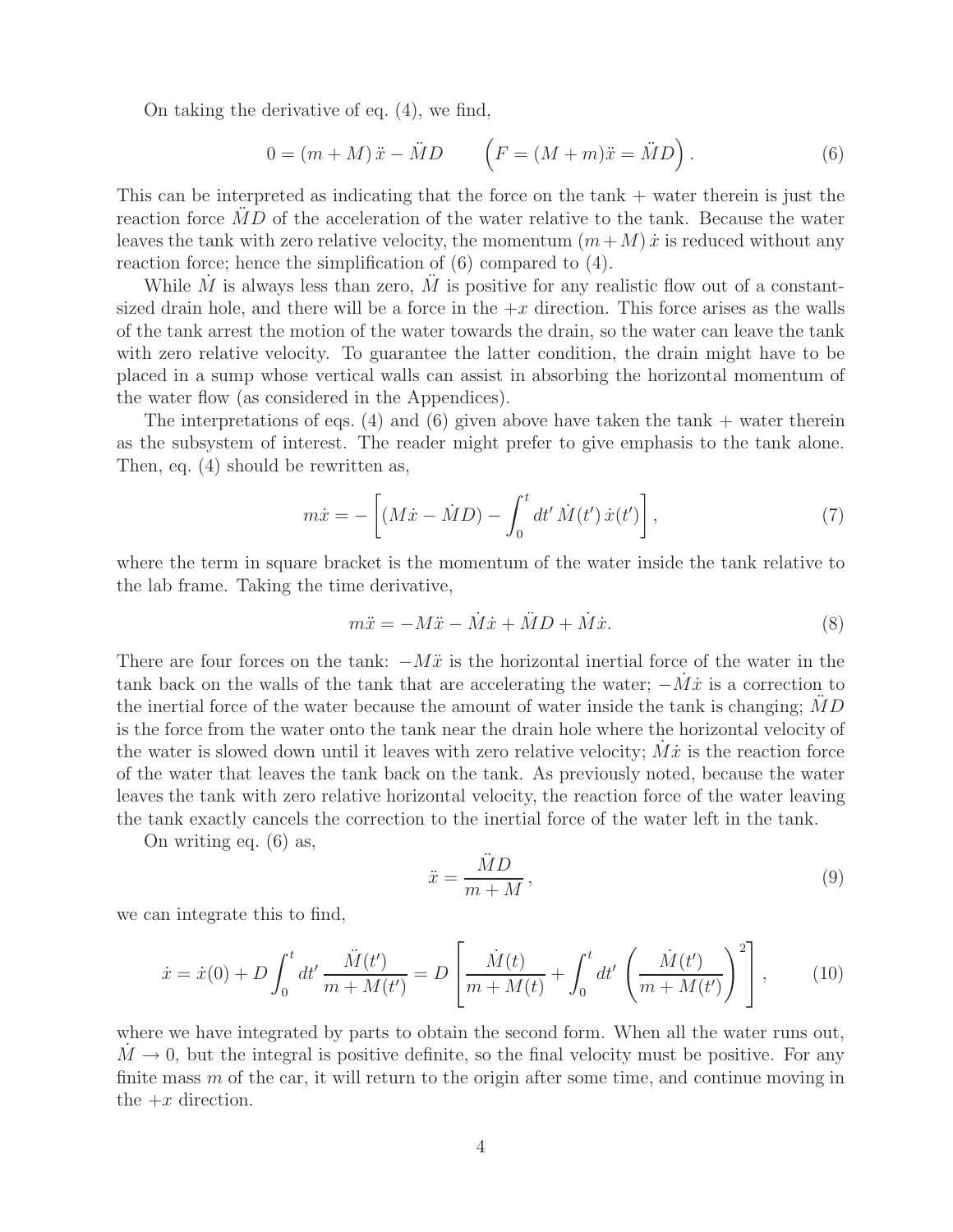#### **2.3.2 Energy Analysis**

If energy is conserved in the water flow, and if (in the rest frame of the tank) we ignore the kinetic energy of the water in the tank, then the water drains out with a vertical velocity V given by,

$$
V^2 = 2gh,\tag{11}
$$

where h is the height of the water remaining in the tank car. The mass  $M(t) = \rho Ah(t)$  of water in the tank then varies according to,

$$
\dot{M} = \rho a \dot{h} = -\rho aV = -\rho a \sqrt{2gh} = -a \sqrt{\frac{2g\rho M}{A}} \equiv -2\sqrt{MS} ,\qquad (12)
$$

where A and a are the horizontal areas of the tank and drain, respectively, and  $S =$  $a\sqrt{g\rho/2A}$ . This can be integrated to give,

$$
M(t) = \left(\sqrt{M_0} - St\right)^2,\tag{13}
$$

where  $M_0$  is the mass of the water when the drain is first opened. All the water has drained from the tank at time  $t = \sqrt{M_0/S}$ .

From eq. (5), the initial velocity is negative,

$$
\dot{x}(0) = \frac{D\dot{M}(0)}{m + M(0)} = -\frac{2DS\sqrt{M_0}}{m + M_0} < 0. \tag{14}
$$

From eqs. (12) and (13), we have that  $\ddot{M} = 2S^2$ , so from eq. (9) the acceleration of the tank car is, for  $0, < t < \sqrt{M_0}/S$ ,

$$
\ddot{x} = \frac{D \ddot{M}}{m + M} = \frac{2DS^2}{m + (\sqrt{M_0} - St)^2},\tag{15}
$$

which is always positive. We integrate this to find,

$$
\dot{x} = 2DS \left[ -\frac{\sqrt{M_0}}{m + M_0} + \frac{1}{\sqrt{m}} \left( \tan^{-1} \sqrt{\frac{M_0}{m}} - \tan^{-1} \frac{\sqrt{M_0} - St}{\sqrt{m}} \right) \right],\tag{16}
$$

using  $\dot{x}(0)$  from eq. (14). When the tank is empty at time  $t = \sqrt{M_0}/S$ , this becomes,

$$
\dot{x}_{\rm empty} = 2DS \left[ -\frac{\sqrt{M_0}}{m + M_0} + \frac{1}{\sqrt{m}} \tan^{-1} \sqrt{\frac{M_0}{m}} \right].
$$
 (17)

This is positive for any combination of finite masses  $m \leq 0$  and  $M_0 > 0$ , but for large tank masses  $m, \dot{x}_{\text{empty}} \rightarrow (4/3)DSM_0^{3/2}/m^2$ , which approaches zero. Hence, the tank car has reversed its direction at some time  $t_{\text{reverse}} < \sqrt{M_0}/S$ , *i.e.*, when  $\dot{x}(t_{\text{reverse}}) = 0$ ,

$$
t_{\text{reverse}} = \frac{\sqrt{M_0}}{S} - \frac{\sqrt{m}}{S} \tan\left(\tan^{-1}\sqrt{\frac{M_0}{m}} - \frac{\sqrt{mM_0}}{m + M_0}\right). \tag{18}
$$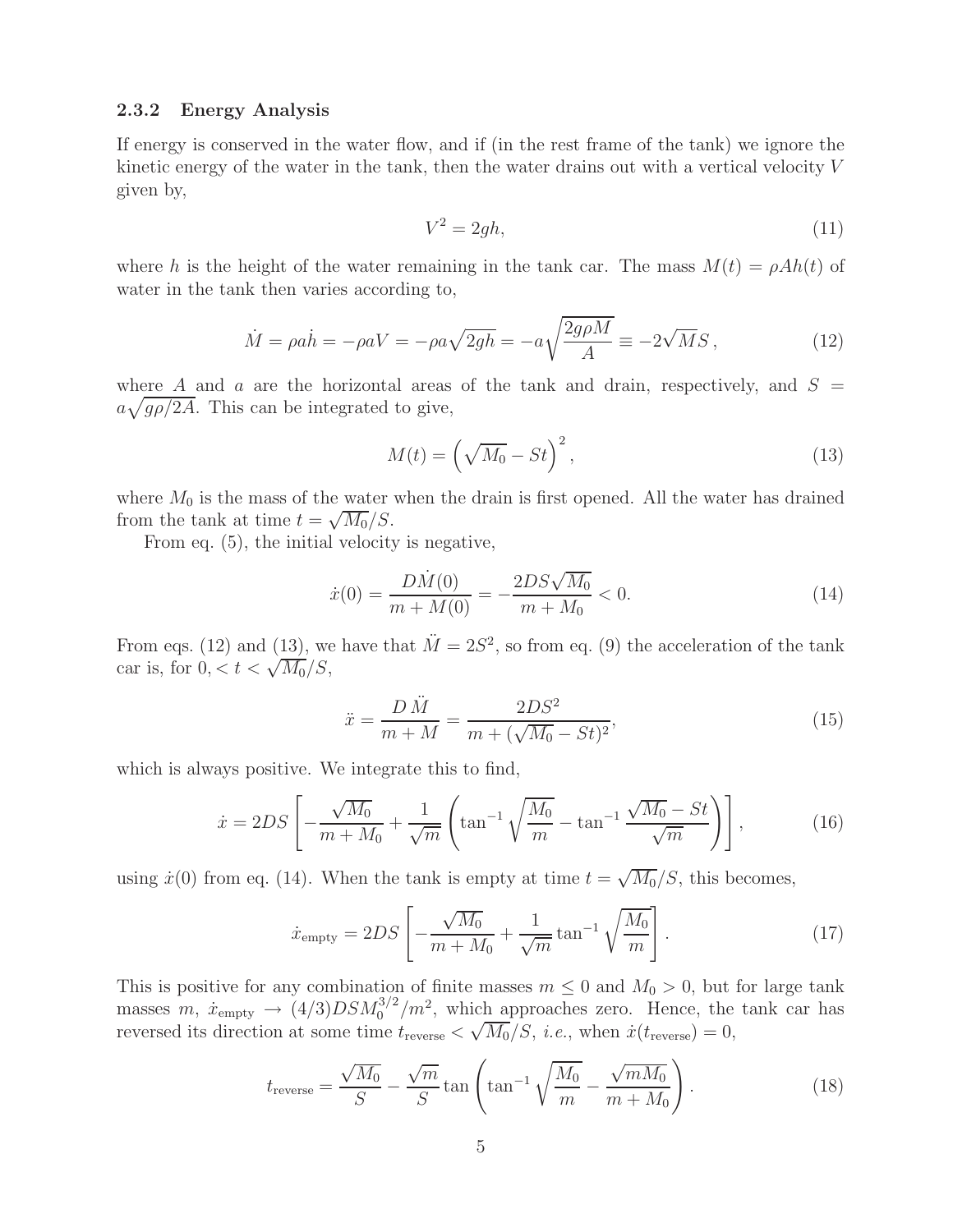We integrate  $\dot{x}$ , eq. (16), to find,

$$
\frac{x}{D} = -2\frac{\sqrt{M_0}St}{m+M_0} + \ln \frac{m+M_0}{m+(\sqrt{M_0}-St)^2} -2\frac{\sqrt{M_0}-St}{\sqrt{m}} \left(\tan^{-1}\sqrt{\frac{M_0}{m}} - \tan^{-1}\frac{\sqrt{M_0}-St}{\sqrt{m}}\right).
$$
\n(19)

All three terms vanish at  $t = 0$ ; the first term is just  $\dot{x}(0)t$ . When the tank is empty at time  $t = \sqrt{M_0}/S$ , its position is,

$$
\frac{x_{\text{empty}}}{D} = -2\frac{M_0}{m + M_0} + \ln\frac{m + M_0}{m}.
$$
\n(20)

The critical value of the mass of the tank car that just returns to the origin when empty is  $m = 0.255M_0$ . For larger masses m, the tank car is at negative x when the tank goes empty. Since  $\dot{x}_{\text{empty}}$  is always positive, the tank car passes through the origin at some later time.

#### **2.3.3 Massless Tank Car**

We also consider the limit of a massless tank car. Then, from eq.  $(9)$ ,

$$
\ddot{x} = \frac{2DS^2}{(\sqrt{M_0} - St)^2},\tag{21}
$$

$$
\dot{x} = -\frac{4DS}{\sqrt{M_0}} + \frac{2DS}{\sqrt{M_0} - St},
$$
\n(22)

using  $\dot{x}(0) = -2DS/\sqrt{M_0}$ , and,

$$
\frac{x}{D} = -\frac{4St}{\sqrt{M_0}} + 2\ln\frac{\sqrt{M_0}}{\sqrt{M_0} - St}.
$$
\n(23)

Here the tank car reverses its direction at time  $t = \sqrt{M_0/2S}$  (*i.e.*, when it is still 3/4 full) and at position  $x_{\text{min}} = -0.61D$ . Then, at some later time it passes the origin and moves toward large x as it empties.

#### **2.3.4 The Water Drains at a Constant Rate**

It is instructive to contrast the above results with the case that the water drains out at a constant rate, as might be arranged by a pump at the drain,

$$
M(t) = M_0 - Rt,
$$
  $\dot{M} = -R,$  and  $\ddot{M} = 0.$  (24)

Because the flow rate is uniform no (horizontal) momentum is transferred from the flowing water to the tank walls once the flow has been established. Hence, there are no further (horizontal) forces between the water and the tank, and the velocity of the tank is constant at its initial value. Then,

$$
\dot{x}(t) = \dot{x}(0) = -\frac{DR}{m + M_0},\tag{25}
$$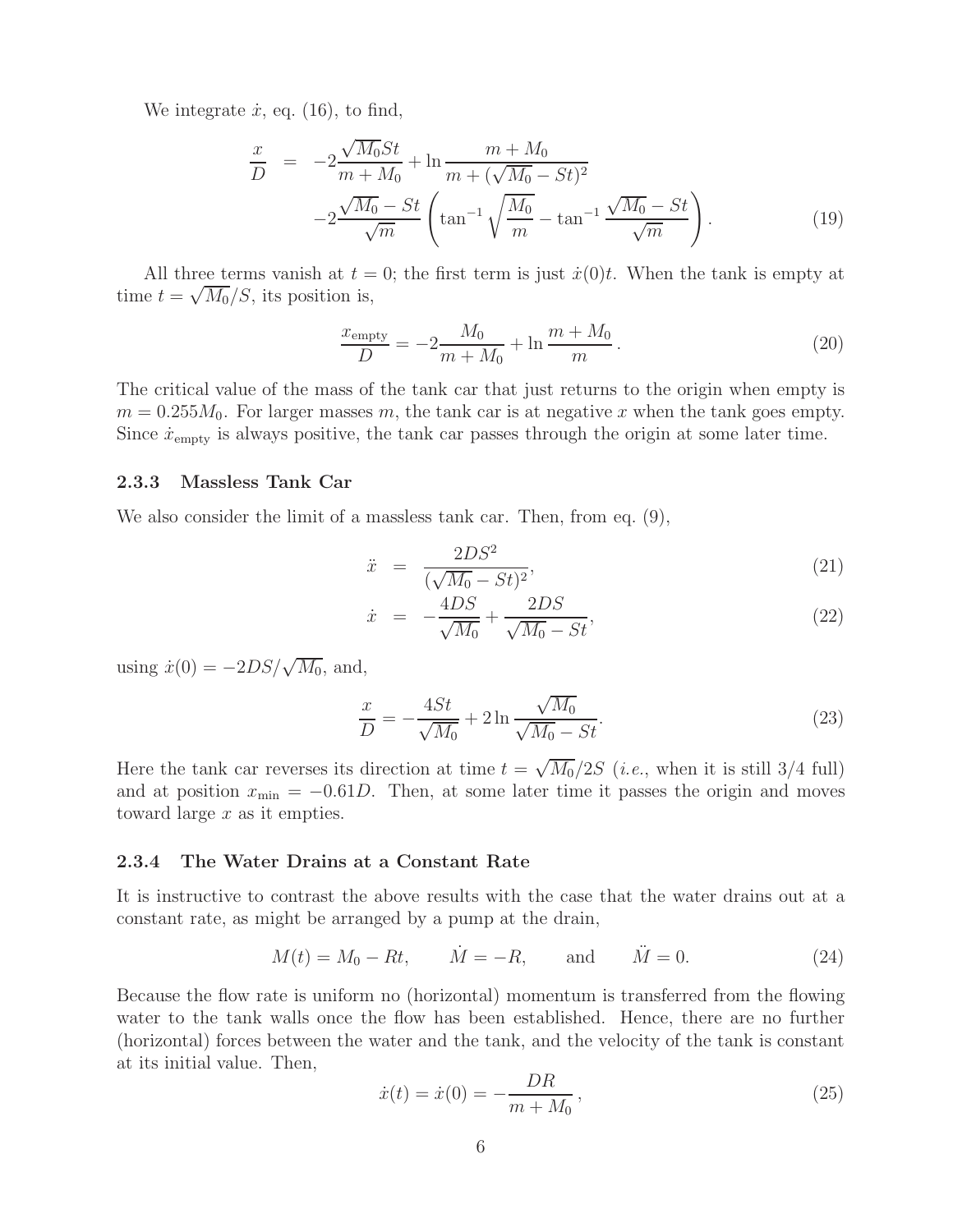holds until the tank goes empty at time  $t = M_0/R$ . Its position is then  $x_{\text{empty}}/D =$  $-M_0/(m+M_0) > -1.$ 

However, we seem to have a paradox: at time  $t = M_0/R$  the water has all emptied out of the tank and now has momentum  $M_0\dot{x}(0)$ , and the tank appears to have momentum  $m\dot{x}(0)$ , both of which are negative! The water actually does have the momentum as stated, and we infer that since the total momentum must be zero, the tank takes on a final velocity,

$$
\dot{x}_{\text{final}} = -\frac{M_0 \dot{x}(0)}{m}.
$$
\n(26)

This arises due to another transient force at time  $t = M_0/R$ . The momentum of the water in the tank relative to the tank has remained constant at  $-\dot{M}D$  even though the mass of water that contains this momentum approaches zero. At time  $t = M_0/R$ , all this momentum must suddenly be transferred to the tank, which leads to an impulse and, hence, to the final velocity found above. In practice, viscous drag will prevent the water from acquiring the infinite velocity implied above, so the leak rate will decrease and the momentum in the water will be transferred to the tank over a short interval just before the water runs out.

In the present example, it is also easy to keep track of the momentum of the water in the tank relative to the lab frame. The impulse at  $t = 0$  gives the tank the velocity  $\dot{x}(0)$  and, hence, momentum  $m\dot{x}(0)$ . The initial momentum of the water in the tank is consequently  $-m\dot{x}(0)$ . By time t, water of total mass Rt has left the tank taking momentum  $R\dot{x}(0)$ with it. Since the tank's momentum is unchanged, the momentum of the water in the tank is  $-(m + Rt)\dot{x}(0)$ . Just before the tank goes empty, the water in it contains momentum  $-(m + M_0)\dot{x}(0) > 0$ , which must be transferred to the tank in the final impulse. Again, we arrive at the value of  $\dot{x}_{\text{final}}$  found above.

#### **2.3.5 Practicalities**

As a final remark, we consider whether the motion of a leaky tank car can be observed in practice. For a railroad tank car that is 20 m long with a  $5 \times 5$  m<sup>2</sup> cross section and has a  $10 \times 10$  cm<sup>2</sup> drain at one end, the initial velocity would be about 6 cm/sec according to eq. (14). The forces that produce this velocity are likely too small to overcome friction, and no motion would be observed. Instead, one might use an air track from a physics teaching lab, and build a sliding tank of mass, say, 2 grams that could hold 10 grams of water. The drain hole could then be 1 cm off center. If the hole has area of 1  $\text{mm}^2$ , the initial velocity would be about 0.05 cm/sec. This is rather small, but should be observable. Care must be given that external forces during the opening of the hole do not impart a comparable velocity.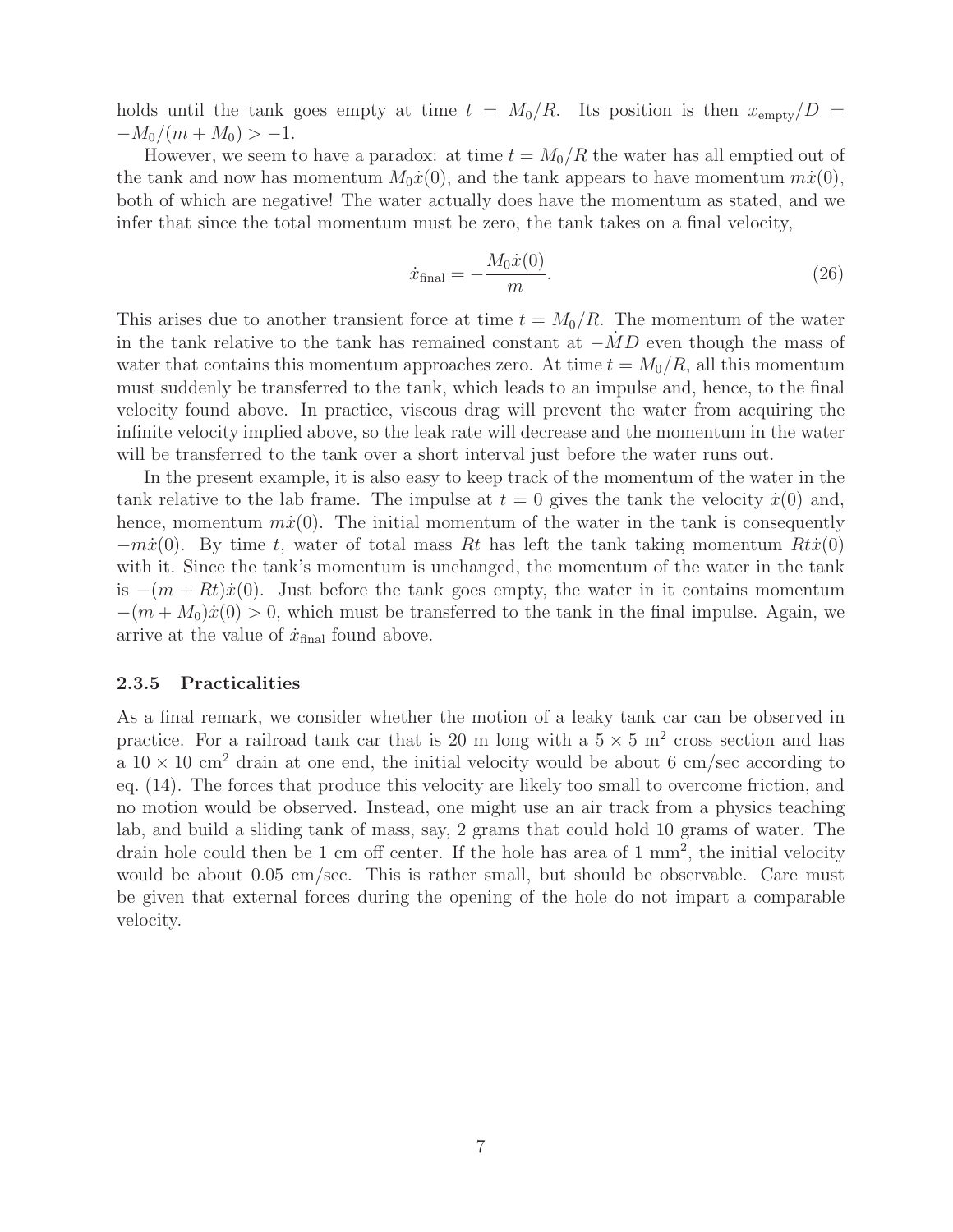## **A Appendix: Newtonian Analysis, II**

In this Appendix we consider a model (suggested by J. Otto) of the horizontal motion, relative to the tank, of water inside it, as sketched below. For a related analysis, see [2].



We again take  $x(t)$  to be the horizontal coordinate of the center of the tank car whose mass (with no water) is m, and suppose that the tank car starts from rest  $x = 0$  at time  $t = 0$ . The drain involves a hole of area a in the center of the bottom of the tank, connected to a horizontal pipe of area a and length  $D$ , ending in a vertical section of area a and height H that causes the water to exit the drain with vertical velocity  $V$  in the rest frame of the tank. The tank has horizontal area  $A \gg a$ .

The water in the tank has a horizontal surface at height h above the bottom of the tank.

We approximate the water as incompressible and inviscid. The equation of continuity for the water then tell us that,

$$
\mathbf{V} = -\frac{A}{a}\dot{h}\,\hat{\mathbf{y}}.\tag{27}
$$

The system of tank plus water therein has two degrees of freedom, x and  $h$ , so we seek two equations of motion, via conservation of horizontal momentum and conservation of energy (ignoring rolling friction and the viscosity of water).

### **A.1 Momentum Analysis**

The mass M of the water in the tank is,

$$
M = \rho[Ah + a(D+H)],\tag{28}
$$

where  $\rho$  is the mass density of water. The total mass of the tank plus water therein is,

$$
m_{\rm in} = m + M = m + \rho [Ah + a(D + H)], \qquad (29)
$$

whose time rate of change is, so long as  $h \geq 0$ ,

$$
\dot{m}_{\rm in} = \dot{M} = \rho A \dot{h}.\tag{30}
$$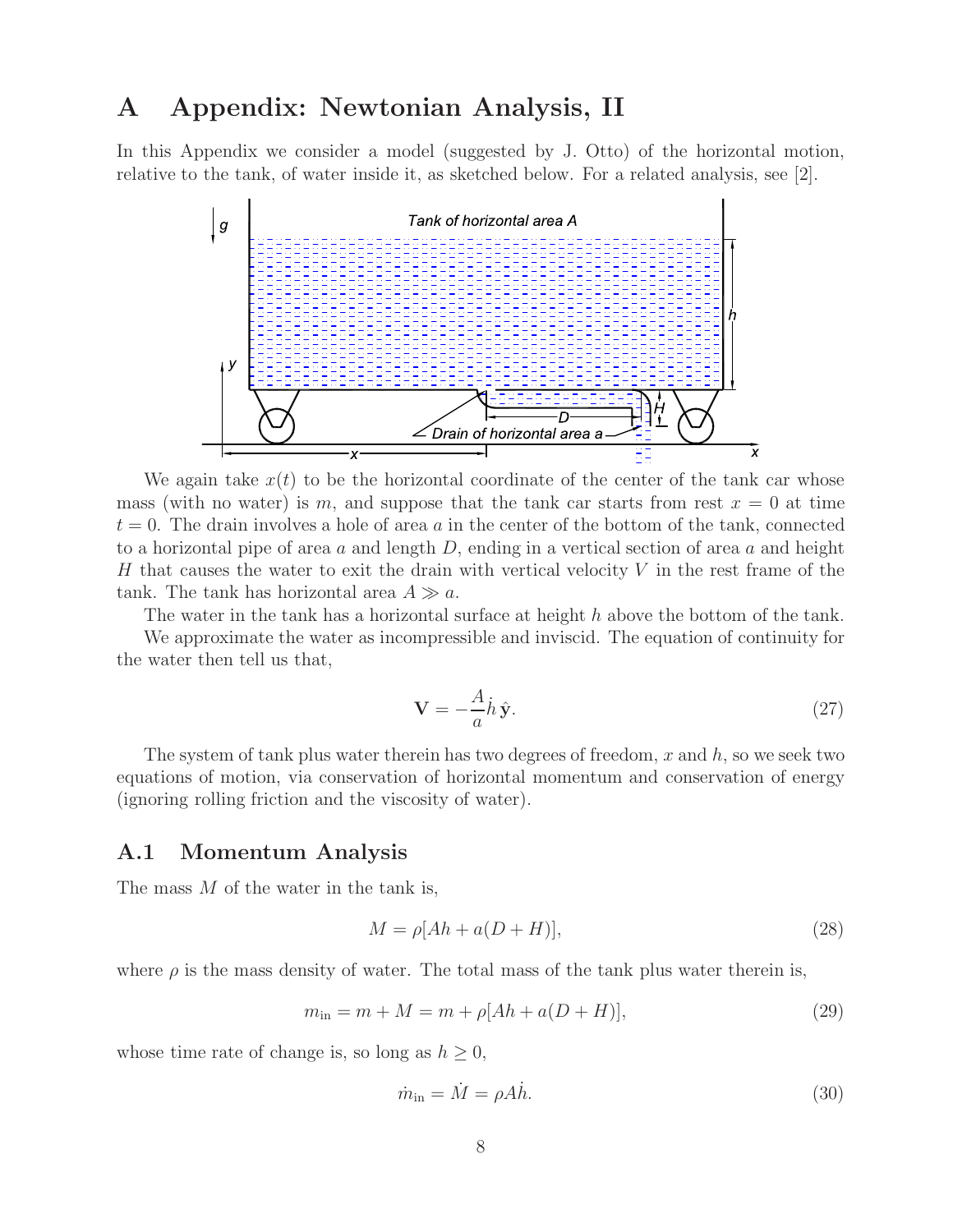The horizontal momentum of the tank  $+$  water therein at time t is,

$$
p_{\text{in},x} = [m + \rho(Ah + aH)]\dot{x} + \rho aD\left(\dot{x} - \frac{A}{a}\dot{h}\right) = \{m + \rho[Ah + a(D + H)]\}\dot{x} - \rho A D \dot{h}, \tag{31}
$$

since the water in the horizontal section of the drainpipe has mass  $\rho aD$  and horizontal velocity  $\dot{x} - (A/a)h$ . The horizontal momentum of the tank + water still therein at time  $t + dt$  has changed by amount,

$$
dp_{\text{in},x} = \{m + \rho[Ah + a(D+H)]\}\ddot{x}\,dt + \rho A\dot{h}\,dt\,\dot{x} - \rho A D\ddot{h}\,dt,\tag{32}
$$

to order  $dt$ , while the horizontal momentum of the water newly outside the pipe is,

$$
dp_{\text{out},x} = -\rho A \dot{h} \, dt \, \dot{x},\tag{33}
$$

since the water that exits the pipe has horizontal velocity  $\dot{x}$  in the lab frame, and the volume of newly exited water is  $-Ah dt$ .

If the pipe rolls without friction, horizontal momentum is conserved,  $dp_{\text{in},x} + dp_{\text{out},x} = 0$ , such that, $4$ 

$$
\{m + \rho[Ah + a(D + H)]\}\ddot{x} = (m + M)\ddot{x} = \rho AD\ddot{h} = \ddot{M}D,
$$
\n(35)

recalling eqs. (28) and (30). This is the same as eq. (9) of sec. 2.3.1 above.

In an  $F = ma$  interpretation, the horizontal acceleration  $\ddot{x}$  of the tank + water therein is due to the reaction force associated with the horizontal acceleration  $h$  relative to the tank of the mass  $\rho a D$  of water in the horizontal segment of the drainpipe.

Alternatively, in a view that emphasizes the tank of mass  $m$ , we could write eq. (35) as,

$$
m\ddot{x} = -M\ddot{x} - \dot{M}\dot{x} + \rho a\ddot{D}\dot{h} + \dot{M}\dot{x},\tag{36}
$$

where  $-M\ddot{x}$  is the inertial force of the water in the pipe back on the walls of the pipe that are accelerating the water;  $-M\dot{x}$  is a correction to the inertial force of the water because the amount of water inside the pipe is changing;  $\rho aD\ddot{h}$  is the force of the water on the right bend of the drainpipe where the horizontal velocity water relative to the pipe is reduced from h to zero; and  $M\dot{x}$  is the reaction force of the water that leaves the pipe back on the pipe. Because the water leaves the pipe with zero relative horizontal velocity, the reaction force of the water leaving the pipe exactly cancels the correction to the inertial force of the water left in the pipe.

$$
m_{\text{total}}x_{\text{cm}} = mx + \rho Ahx + \rho aD(x + D/2) + \rho aH(x + D) + \int_0^t (-\rho Ah \, dt')X(t, t'),\tag{34}
$$

where  $X(t, t') = x(t') + \dot{x}(t')(t - t')$  is the present position of the element of water of mass  $-\rho a \dot{h}(t') dt'$  that left the drain at time  $t'$  with zero relative horizontal velocity, and hence with lab-frame horizontal velocity  $\dot{x}(t')$ . Taking the time derivative of eq. (34) we find eq. (37), and taking the time derivative of eq. (37) we find eq. (35).

<sup>&</sup>lt;sup>4</sup>Alternatively, we could analyze the horizontal position  $x_{\rm cm}$  of the system which must be fixed if the pipe rolls/slides without friction.

We take the center of the tank to start from rest at  $x = 0$  at time  $t = 0$ , such that at time t,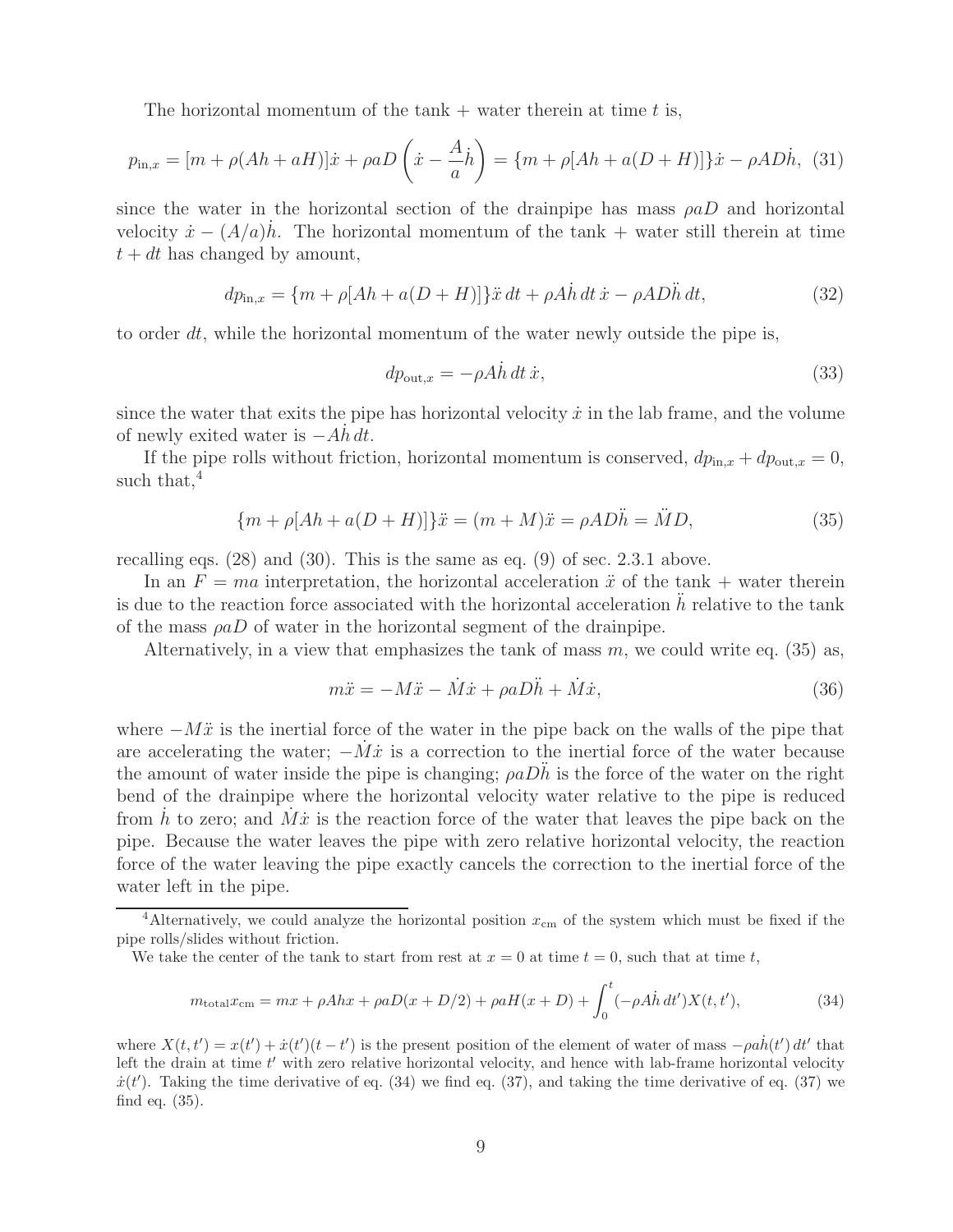A formal time integration of eq. (35) yields (using an integration by parts), for the system starting from rest at  $t = 0$ ,

$$
m_{\rm in}\dot{x} - \int_0^t \dot{m}_{\rm in}(t')\dot{x}(t')\,dt' = \rho a D\dot{h},\tag{37}
$$

$$
\dot{x} = \frac{\rho a D}{m_{\text{in}}} \dot{h} + \frac{\rho a}{m_{\text{in}}} \int_0^t \dot{h}(t') \dot{x}(t') dt',\tag{38}
$$

recalling that  $\dot{m}_{in} = \rho a \dot{h}$ . At time  $t = 0^+$ , when the water starts to drain out of the tank, the integral in eq. (37) is negligible and we have that,

$$
\dot{x}(0^+) = \frac{\rho a D}{m_{\text{in}}} \dot{h}(0^+) = \frac{D \dot{M}(0)}{m + M(0)} < 0,\tag{39}
$$

as previously found in eq. (14). That is, the tank initially moves to the left, as the water drains out of the right end of the drainpipe, such that the center of mass of the system stays at rest.

As time increases, the first term on the right of eq. (38) remains negative, while the second term becomes increasingly positive, such that the sign of  $\dot{x}$  can reverse. Indeed, we noted in sec. 2.1 that the sign of  $\dot{x}$  must eventually reverse, as the momentum of the system would eventually be nonzero and negative if  $\dot{x}$  were always negative. However, it can still be that the height h of the water in the tank goes to zero before  $\dot{x}$  changes sign.

### **A.2 Energy Analysis**

The kinetic energy of the tank car  $+$  water therein at time t in the lab frame is,

$$
T_{\rm in} = [m + \rho (Ah + aH)]\frac{\dot{x}^2}{2} + \rho Ah \frac{\dot{h}^2}{2} + \rho aH \frac{A^2}{a^2} \frac{\dot{h}^2}{2} + \rho aD \frac{(\dot{x} - Ah/a)^2}{2}.
$$
 (40)

The kinetic energy of the tank car + water still therein at time  $t+dt$  has changed by amount,

$$
dT_{\rm in} = [m + \rho(Ah + aH)] \dot{x} \ddot{x} dt + \rho A(h + AH/a) \ddot{h} \ddot{h} dt + \rho A \dot{h} dt \frac{(\dot{x}^2 + \dot{h}^2)}{2} + \rho a D(\dot{x} - A\dot{h}/a)(\ddot{x} - A\ddot{h}/a) dt,
$$
\n(41)

to order  $dt$ , while the kinetic energy of the water newly outside the pipe is,

$$
dT_{\text{out}} = -\rho A \dot{h} dt \frac{(\dot{x}^2 + A^2 \dot{h}^2 / a^2)}{2}.
$$
\n(42)

Assuming that no dissipative forces are present, the change in kinetic energy equals to work W done on the system by gravity as mass element  $-\rho Ah$  is transferred from height h to height  $-H$ ,

$$
dT_{\text{in}} + dT_{\text{out}} = W = -\rho A \dot{h}g(h+H) = d\text{Potential Energy.} \tag{43}
$$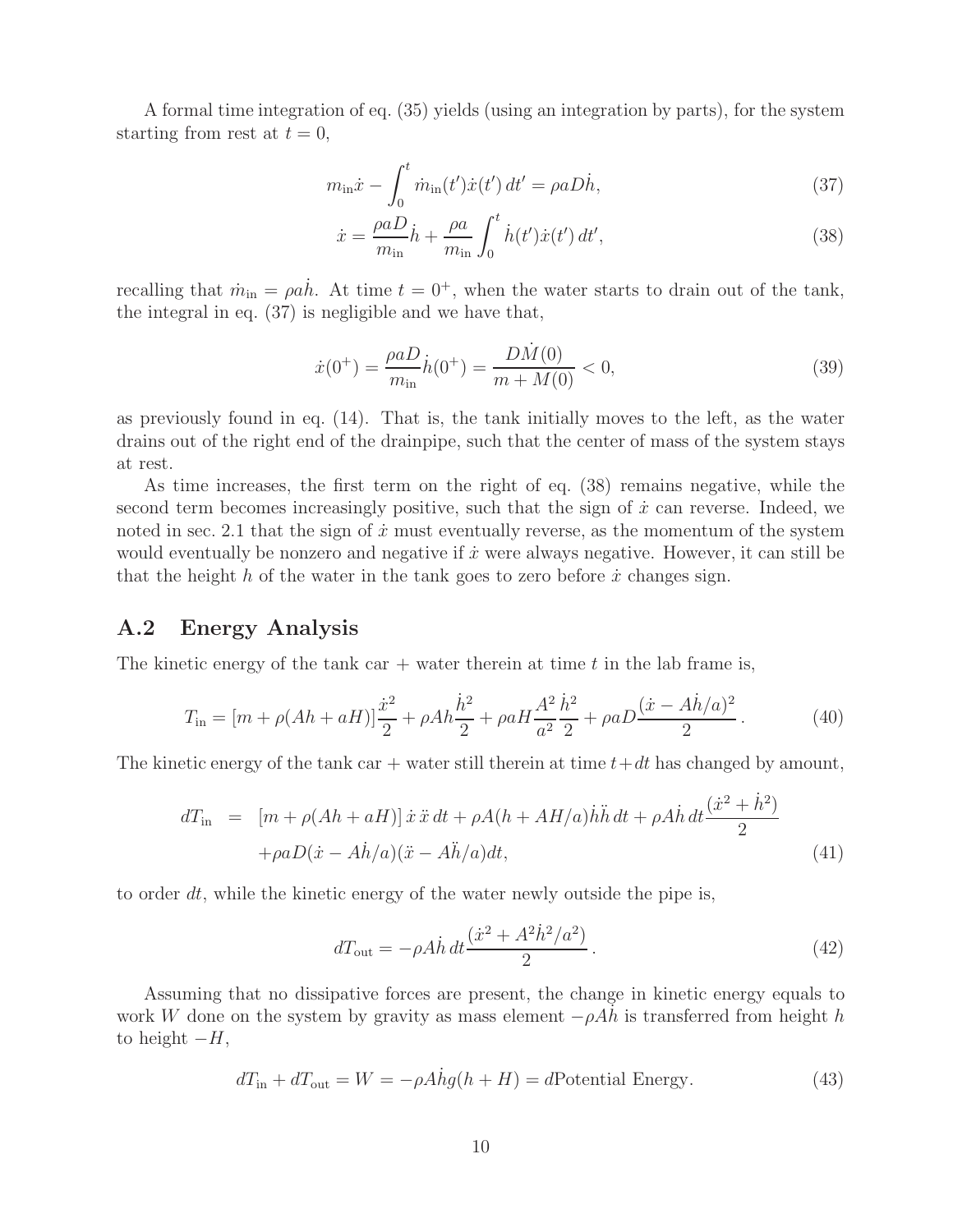That is,

$$
\{m+\rho[Ah+a(D+H)]\}\dot{x}\ddot{x}+\rho A[h+A(D+H)/a]\dot{h}\ddot{h}-\rho AD(\dot{x}\ddot{h}+\dot{h}\ddot{x})
$$

$$
-\rho A\frac{\dot{h}^2}{2}\left(\frac{A^2}{a^2}-1\right)+\rho A(h+H)g\dot{h}=0.
$$
(44)

The first term can be eliminated using the momentum equation (35), leading  $\text{to}^{5,6}$ 

$$
D\ddot{x} = \left[h + \frac{A}{a}(D+H)\right]\ddot{h} - \frac{\dot{h}^2}{2}\left(\frac{A^2}{a^2} - 1\right) + (h+H)g.
$$
 (50)

$$
\ddot{x} = \frac{h + A(D + H)/a}{D}\ddot{h} - \frac{\dot{h}^2}{2D}\left(\frac{A^2}{a^2} - 1\right) + \frac{h + H}{D}g\tag{51}
$$

### **A.3 Comments**

The model of the leaky tank car considered in this Appendix is somewhat more realistic than that of sec. 2.3 above, and offers that satisfaction that the equations of motion can be deduced by a Lagrangian method (Appendix B) as well as by a Newtonian method. The equation of motion (35) for coordinate x can be interpreted as being the same as eq. (9)

$$
T_{\text{in}}^* = \rho A h \frac{\dot{h}^2}{2} + \rho a (D + H) \frac{A^2}{a^2} \frac{\dot{h}^2}{2} \,. \tag{45}
$$

The kinetic energy of the water still inside the tank at time  $t + dt$  has changed by amount,

$$
dT_{\text{in}}^* = \rho A h \ddot{h} \ddot{h} dt + \rho A \dot{h} dt \frac{\dot{h}^2}{2} + a(D+H) \left| \frac{A^2}{a^2} \dot{h} \ddot{h} dt, \tag{46}
$$

to order  $dt$ , while the kinetic energy of the water newly outside the pipe is,

$$
dT_{\text{out}}^* = -\rho A \dot{h} dt \frac{A^2}{a^2} \frac{\dot{h}^2}{2} \,. \tag{47}
$$

Assuming that no dissipative forces are present, the change in kinetic energy equals the work W done by gravity as mass element  $-\rho Ah$  is transferred from height h to height  $-H$ , plus the work done by the coordinate force  $-m\ddot{x}$  on the mass of water  $m = \rho aD$  that moves horizontal distance  $-(A/a)hdt$ ,

$$
dT_{\text{in}}^* + dT_{\text{out}}^* = W^* = -\rho \dot{A}hg(h+H) + \rho AD\dot{h} dt \ddot{x}.
$$
 (48)

That is,

$$
\rho A \left[ h + \frac{A}{a}(D+H) \right] \dot{h} \ddot{h} - \rho A \dot{h} \frac{\dot{h}^2}{2} \left( \frac{A^2}{a^2} - 1 \right) - \rho D A \dot{h} \ddot{x} + \rho (h+H) A g \dot{h} = 0,\tag{49}
$$

which becomes eq. (50) after dividing by  $\rho Ah$ . This equation can be regarded as an example of the so-called extended Bernoulli equation, eq. (12) of [7], for nonsteady fluid flow in possibly accelerating frames.

<sup>&</sup>lt;sup>5</sup>If  $D = 0$  and  $a = A$ , the system is simply a vertical pipe with vertically falling water, and eq. (50) reduces to  $\ddot{h} = -g$  as expected.

<sup>&</sup>lt;sup>6</sup>We could also work in the accelerated frame of the pipe, if we take into account the apparent horizontal "coordinate" force −mx¨ on any mass m in the accelerated frame. The kinetic energy of the water in the  $tanh$  at time  $t$  in the accelerated frame is,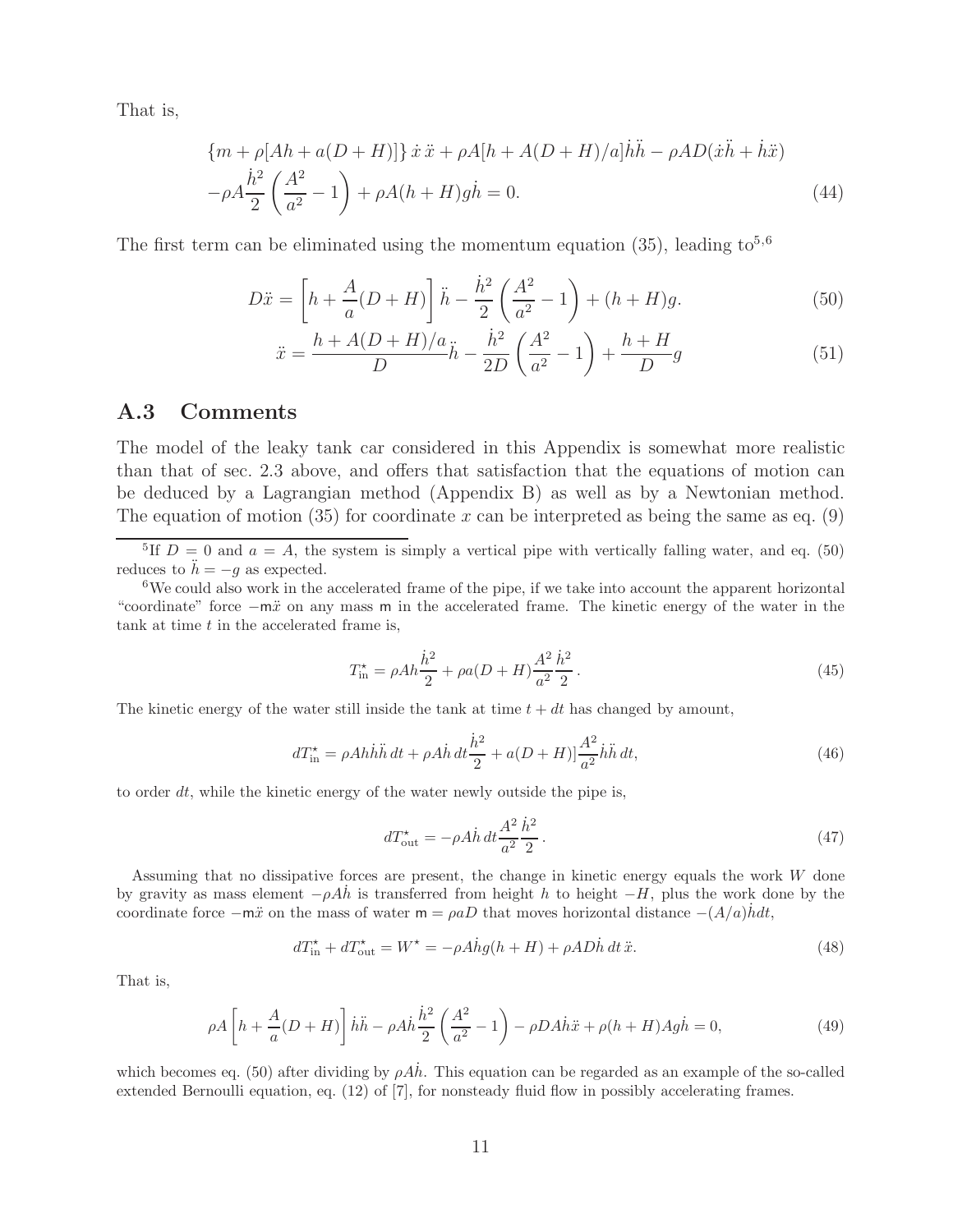deduced from the model of sec.  $2.3$ , while the equation of motion  $(50)$  for coordinate h is more subtle than the approximation in sec. 2.3.2 that all the potential energy released by the flow of water out of the tank (efflux) appears as the kinetic energy of the efflux in the rest frame of tha tank car. As such, the motion described by eqs. (16) and (19) slightly overestimated the (tiny) velocity of the tank car and the consequent changes in its x-coordinate. However, the improved equations of motion (35) and (50) don't readily lead to improved insights as to the "paradoxical" motion of the leaky tank car that were obtained in sec. 2.3.

## **B Appendix: A Lagrangian Analysis**

A Lagrangian approach to variable-mass problems has been given in [8, 9], which was applied in Appendix B of [10] to a leaky tank at rest (Torricelli's problem), and in sec. 2.2 of [11] to a leaky bucket suspended from a spring. Lagrangian analyses of two variants of leaky tank cars have been given in [3].

This method considers the kinetic energy  $T(q_k, \dot{q}_k, t)$  (but not the potential energy) of a system described by coordinates  $q_k$ , and supplements the generalized forces of Lagrange with additional terms, related to a so-called *control volume* whose velocity is **w**, according to eq.  $(5.6)$  of  $[8]$  and eq.  $(1)$  of  $[9]$ ,

$$
\frac{d}{dt}\frac{\partial T_w}{\partial \dot{q}_k} - \frac{\partial T_w}{\partial q_k} + \int \frac{\partial \tilde{T}}{\partial \dot{q}_k}(\mathbf{v} - \mathbf{w}) \cdot d\mathbf{Area} - \int \tilde{T} \frac{\partial (\mathbf{v} - \mathbf{w})}{\partial \dot{q}_k} \cdot d\mathbf{Area} = Q_k,\tag{52}
$$

where  $T_w$  is the kinetic energy within the control volume,  $\tilde{T}$  is the kinetic energy per unit volume, **v** is the velocity of the material at a point in the system, and the generalized forces  $Q_k$  are related to the external forces on the system by,

$$
Q_k = \sum_i \mathbf{F}_i^{\text{ext}} \cdot \frac{\partial \mathbf{r}_i}{\partial q_k},\tag{53}
$$

supposing the system to consist of particles with mass  $m_i$  at positions  $\mathbf{r}_i$  subject to external forces  $\mathbf{F}_i^{\text{ext}}$ .

A difficulty with this approach the to present example, in the model sketched on p. 2, is that the formalism of eqs.  $(52)-(53)$  does not involve the distance D of the drain from the center of the tank, and hence cannot be used to deduce the equation of motion (8). However, if we consider the model shown on p. 8, the Lagrangian method can be applied.

In the present example we take the system (*i.e.*, the control volume) to be the tank car (of mass m) and the water (of density  $\rho$ ) therein, which system can be characterized by two coordinates,  $x =$  horizontal position of the center of the tank, and  $h =$  height of water in the tank (whose horizontal cross section has area A independent of height). The area drain consist of an outlet at the bottom center of the tank, which is connected by a horizontal pipe of small area  $a \ll A$  and length D to a vertical section of pipe of area a and height H, is small compared to A. We assume that this configuration results in a flow of water whose velocity  $V$  at the exit of the drain is purely vertical in the rest frame of the tank car.

We take the surface of the control volume to be just outside the physical surface of the tank. The velocity of the control volume is then  $\mathbf{w} = \dot{\mathbf{x}}$ . There is no matter of the system on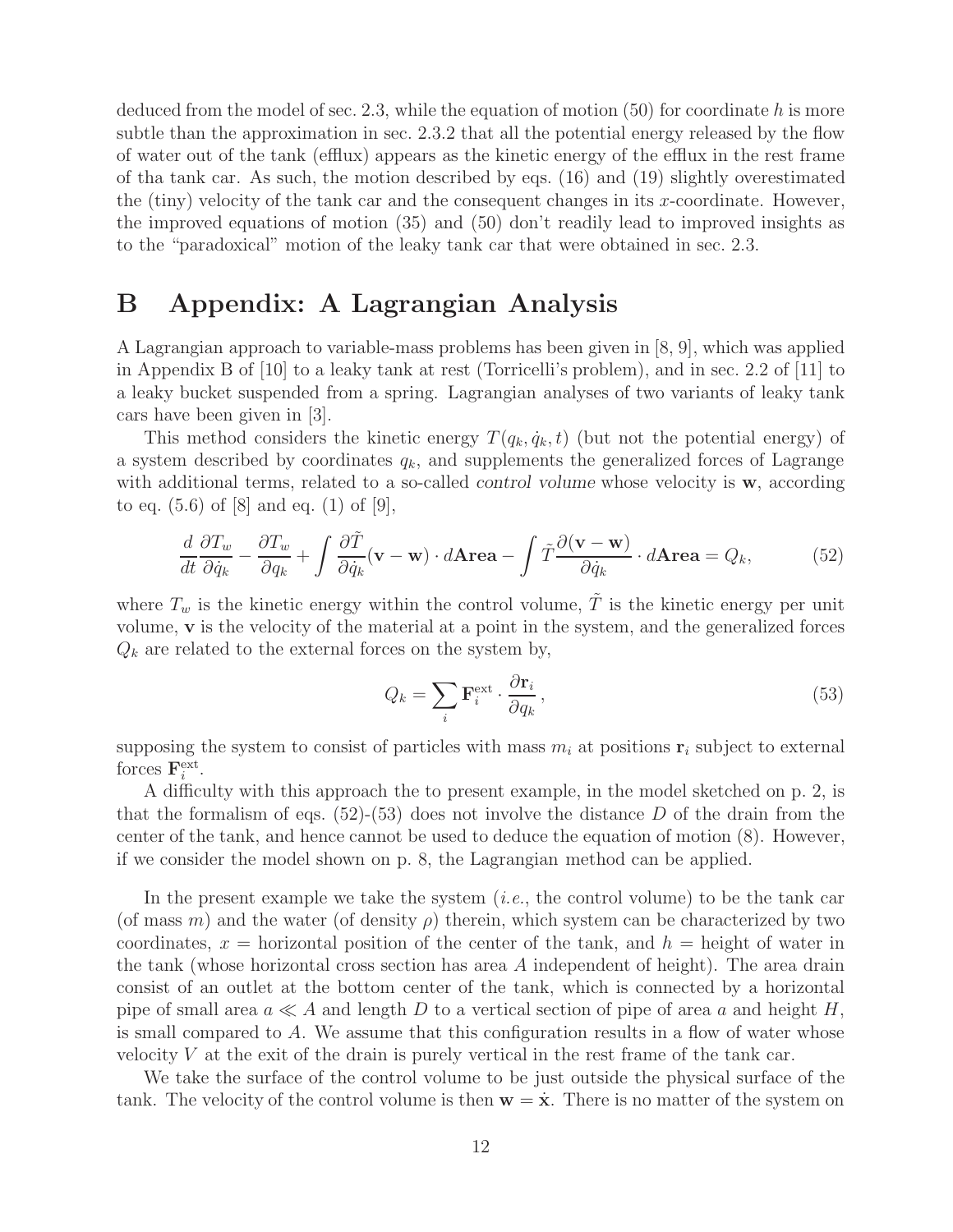the surface of the control volume, except for the water that is exiting the drain with vertical velocity  $V = -V \hat{y}$ , which is related to h by the continuity equation (approximating the water as incompressible),

$$
V = -\frac{A}{a}\dot{h}.\tag{54}
$$

The horizontal velocity of the exiting water is, of course  $\dot{\mathbf{x}} = \mathbf{w}$ , so at the exit,  $\mathbf{v} - \mathbf{w} =$  $\dot{\mathbf{x}} + \mathbf{V} - \mathbf{w} = \mathbf{V} = Ah \hat{\mathbf{y}}/a$ . The kinetic energy within the control volume is given by eq. (40),

$$
T_w = T_{\rm in} = [m + \rho (Ah + aH)]\frac{\dot{x}^2}{2} + \rho Ah \frac{\dot{h}^2}{2} + \rho aH \frac{A^2}{a^2} \frac{\dot{h}^2}{2} + \rho aD \frac{(\dot{x} - Ah/a)^2}{2}.
$$
 (55)

The kinetic energy per unit volume at the drain is,

$$
\tilde{T}_{\text{drain}} = \frac{\rho(\dot{x}^2 + V^2)}{2} = \frac{\rho}{2} \left( \dot{x}^2 + \frac{A^2}{a^2} \dot{h}^2 \right).
$$
\n(56)

The area vector at the drain is  $d$ **Area** =  $-a\hat{y}$ .

The external force on the system is  $-(m + M)g\hat{y} = -\{m + \rho[Ah + a(D + H)]\}g\hat{y}$ .

### **B.1 Equation of Motion for Coordinate** x

The generalized force  $Q_x$  is,<sup>7</sup>

$$
Q_x = -\sum_i \{m + \rho[Ah + a(D+H)]\}_i g \hat{\mathbf{y}} \cdot \frac{\partial \mathbf{r}_i}{\partial x} = -\sum_i \{m + \rho[Ah + a(D+H)]\}_i g \hat{\mathbf{y}} \cdot \hat{\mathbf{x}} = 0.57
$$

From the kinetic energy (55) we have,

$$
\frac{d}{dt}\frac{\partial T_w}{\partial \dot{x}} - \frac{\partial T_w}{\partial x} = \{m + \rho[Ah + a(D+H)]\}\ddot{x} + \rho A \dot{h}\dot{x} - \rho A D \ddot{h}.\tag{58}
$$

From eq (56) we have,

$$
\frac{\partial \tilde{T}_{\text{drain}}}{\partial \dot{x}} = \rho \dot{x}.\tag{59}
$$

Then,

$$
\int_{\text{drain}} \frac{\partial \tilde{T}_{\text{drain}}}{\partial \dot{x}} (\mathbf{v} - \mathbf{w}) \cdot d\mathbf{Area} = \rho \dot{x} \left( \frac{A}{a} \dot{h} \, \hat{\mathbf{y}} \right) \cdot (-a \, \hat{\mathbf{y}}) = -\rho A \dot{h} \dot{x},\tag{60}
$$

and since  $\partial(\mathbf{v} - \mathbf{w})/\partial \dot{x} = \partial \mathbf{V}/\partial \dot{x} = 0$ , we have that

$$
\int_{\text{drain}} \tilde{T}_{\text{drain}} \frac{\partial (\mathbf{v} - \mathbf{w})}{\partial \dot{x}} \cdot d\mathbf{Area} = 0.
$$
 (61)

Altogether, the equation of motion for coordinate x, according to eq.  $(52)$ , is,

$$
\{m + \rho[Ah + a(D+H)]\}\ddot{x} + \rho A \dot{h}\dot{x} - \rho A D \ddot{h} - \rho A \dot{h}\dot{x} = 0,\tag{62}
$$

$$
(m+M)\ddot{x} = \rho A D \ddot{h} = D \ddot{M}, \qquad (63)
$$

recalling eqs. (28) and (30). This is the same as eqs. (9) and (35) above.

<sup>7</sup>We recall that Lagrange's method distinguishes between external and constraint forces. In the present example, the upward normal force of the rails on tank car is a constraint force, and so is not included in the computation of the generalized force.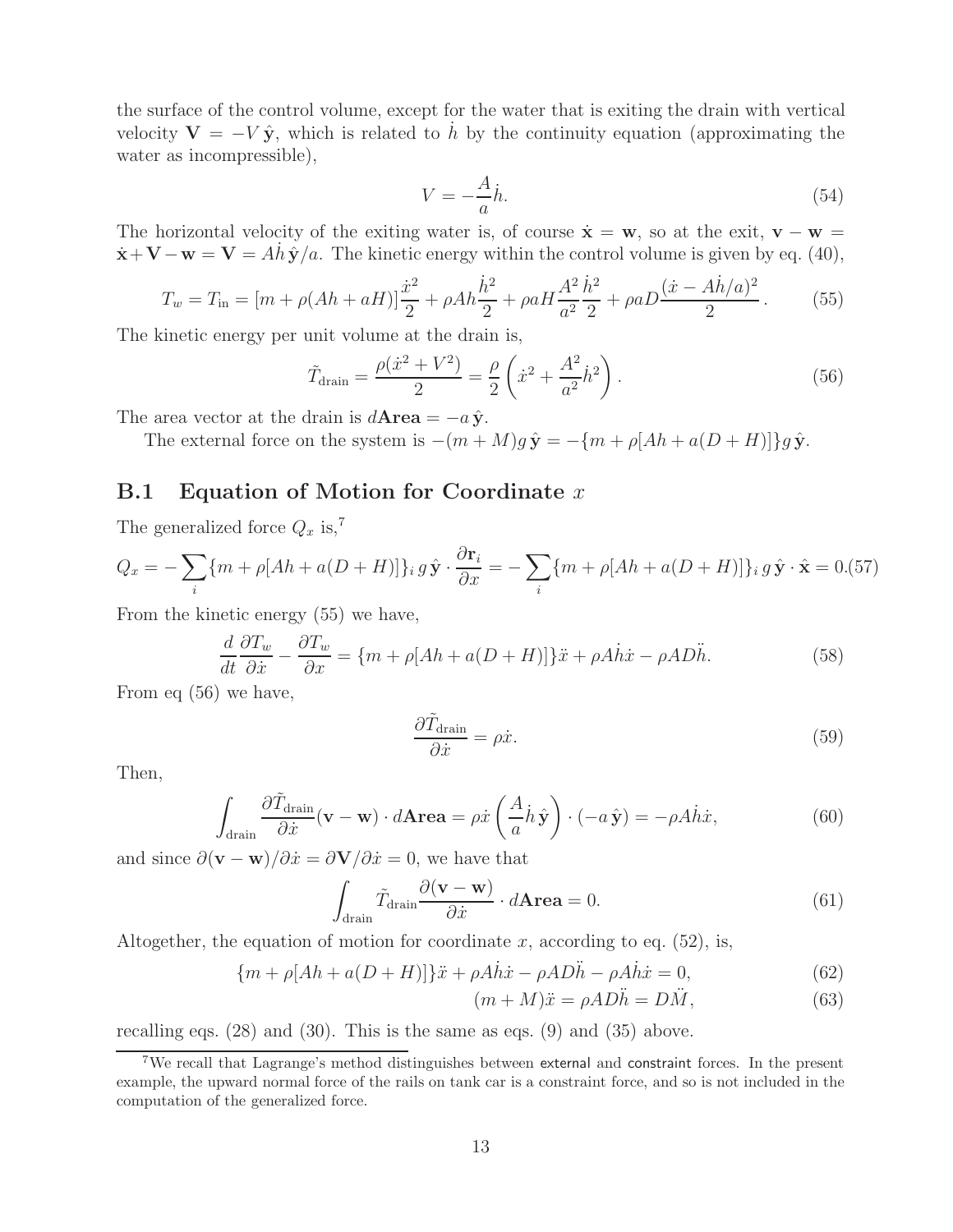### **B.2 Equation of Motion for Coordinate** h

The generalized force  $Q_h$  is (delicately),

$$
Q_h = -\sum_{i} \{m + \rho [Ah + a(D + H)]\}_i g \hat{\mathbf{y}} \cdot \frac{\partial \mathbf{r}_i}{\partial h}
$$
  
= 
$$
-\sum_{i} \rho Ah_i g \hat{\mathbf{y}} \cdot \hat{\mathbf{y}} - \sum_{i} \rho a H_i g \hat{\mathbf{y}} \cdot \frac{A}{a} \hat{\mathbf{y}} = -\rho A (h + H) g,
$$
 (64)

in that the y-coordinates of particles in the tank, and in the horizontal pipe of the drain, are not related to the water level  $h$ , while particles in the vertical section of the drainpipe move by  $A\delta h/a$  when particles in the tank move by  $\delta h$ . From the kinetic energy (55) we have,

$$
\frac{d}{dt}\frac{\partial T_w}{\partial \dot{h}} - \frac{\partial T_w}{\partial h} = \rho A \left[ h + \frac{A}{a}(D+H) \right] \ddot{h} - \rho A D \ddot{x} + \rho A \dot{h}^2 - \rho A \frac{\dot{x}^2 + \dot{h}^2}{2}.
$$
 (65)

From eq. (56) we have,

$$
\frac{\partial \tilde{T}_{\text{drain}}}{\partial \dot{h}} = \rho \frac{A^2}{a^2} \dot{h}.\tag{66}
$$

Then,

$$
\int_{\text{drain}} \frac{\partial \tilde{T}_{\text{drain}}}{\partial \dot{h}} (\mathbf{v} - \mathbf{w}) \cdot d\mathbf{Area} = \rho \frac{A^2}{a^2} \dot{h} \left( \frac{A}{a} \dot{h} \hat{\mathbf{y}} \right) \cdot (-a \hat{\mathbf{y}}) = -\rho \frac{A^3}{a^2} \dot{h}^2,\tag{67}
$$

and since  $\frac{\partial \mathbf{V}}{\partial \dot{h}} = A \hat{\mathbf{y}}/a$ , we have that,

$$
\int_{\text{drain}} \tilde{T}_{\text{drain}} \frac{\partial (\mathbf{v} - \mathbf{w})}{\partial \dot{h}} \cdot d\mathbf{Area} = \frac{\rho}{2} \left( \dot{x}^2 + \frac{A^2}{a^2} \dot{h}^2 \right) \left( \frac{A}{a} \hat{\mathbf{y}} \right) \cdot (-a \hat{\mathbf{y}}) = -\frac{\rho A}{2} \left( \dot{x}^2 + \frac{A^2}{a^2} \dot{h}^2 \right). (68)
$$

Altogether, the equation of motion for coordinate h according to eq.  $(52)$  is,

$$
\rho A \left[ h + \frac{A}{a} (D + H) \right] \ddot{h} - \rho A D \ddot{x} + \rho A \dot{h}^2 - \rho A \frac{\dot{x}^2 + \dot{h}^2}{2} - \rho \frac{A^3}{a^2} \dot{h}^2 + \frac{\rho A}{2} \left( \dot{x}^2 + \frac{A^2}{a^2} \dot{h}^2 \right) = -\rho A (h + H) g,
$$
\n(69)

$$
D\ddot{x} = \left[h + \frac{A}{a}(D+H)\right]\ddot{h} - \frac{\dot{h}^2}{2}\left(\frac{A^2}{a^2} - 1\right) + (h+H)g,\tag{70}
$$

as previously found in eq. (50).

## **Acknowledgment**

The author wishes to thank F.D.M. Haldane for introducing him to this problem, and J.G. Heinrich and J. Otto for useful discussions.